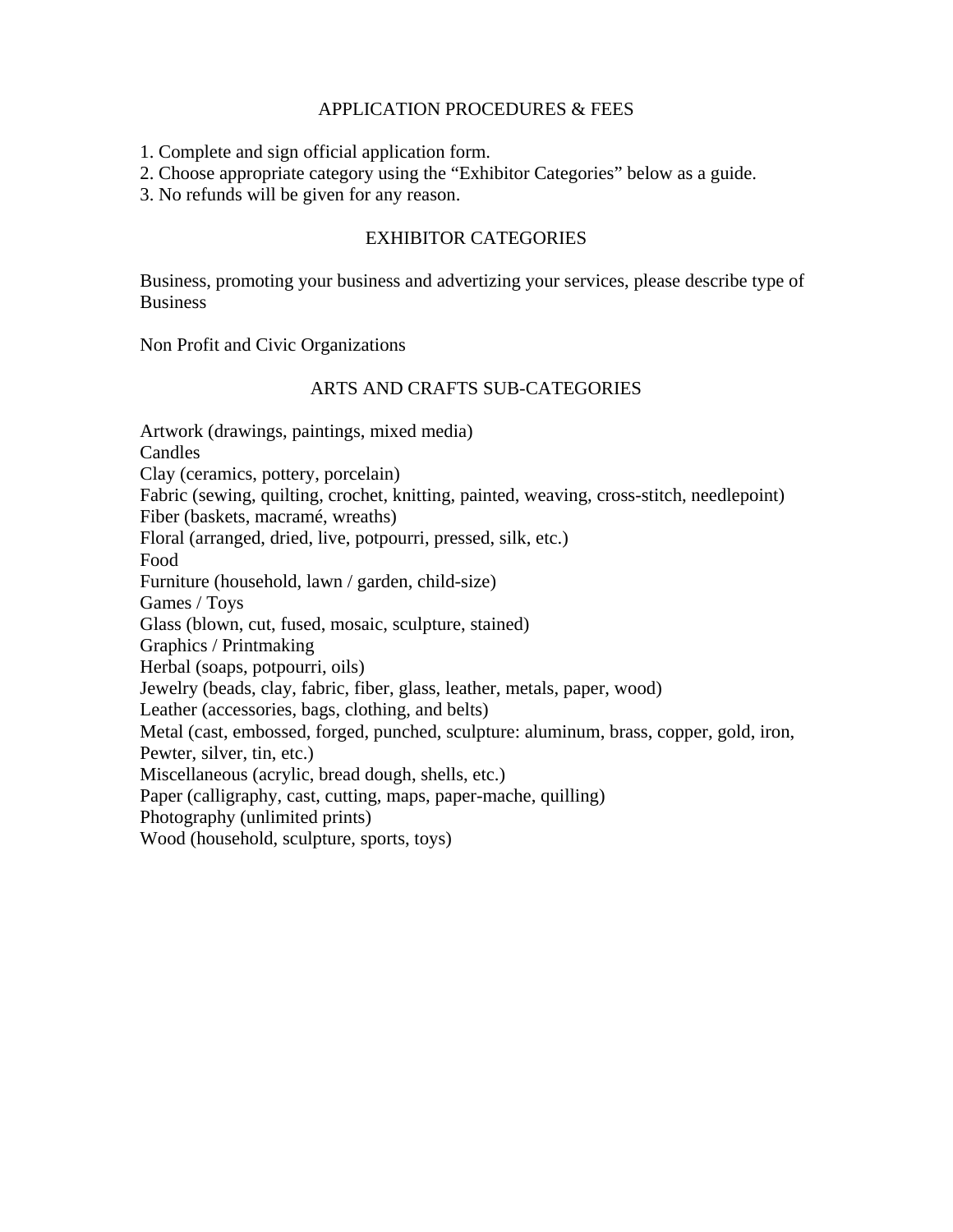

# **ARTS AND CRAFT APPLICATION**

Mail to: RMA – Rockwood Fall Festival C/O John Evans 103 S Front St Rockwood, TN 37854

EXHIBITOR NAME: \_\_\_\_\_\_\_\_\_\_\_\_\_\_\_\_\_\_\_\_\_\_\_\_\_\_\_\_\_\_\_\_\_\_\_\_\_\_\_\_ Exhibitor is the official contact.

| PHONE: New York Street and Street and Street and Street and Street and Street and Street and Street and Street |
|----------------------------------------------------------------------------------------------------------------|
| WEBSITE:                                                                                                       |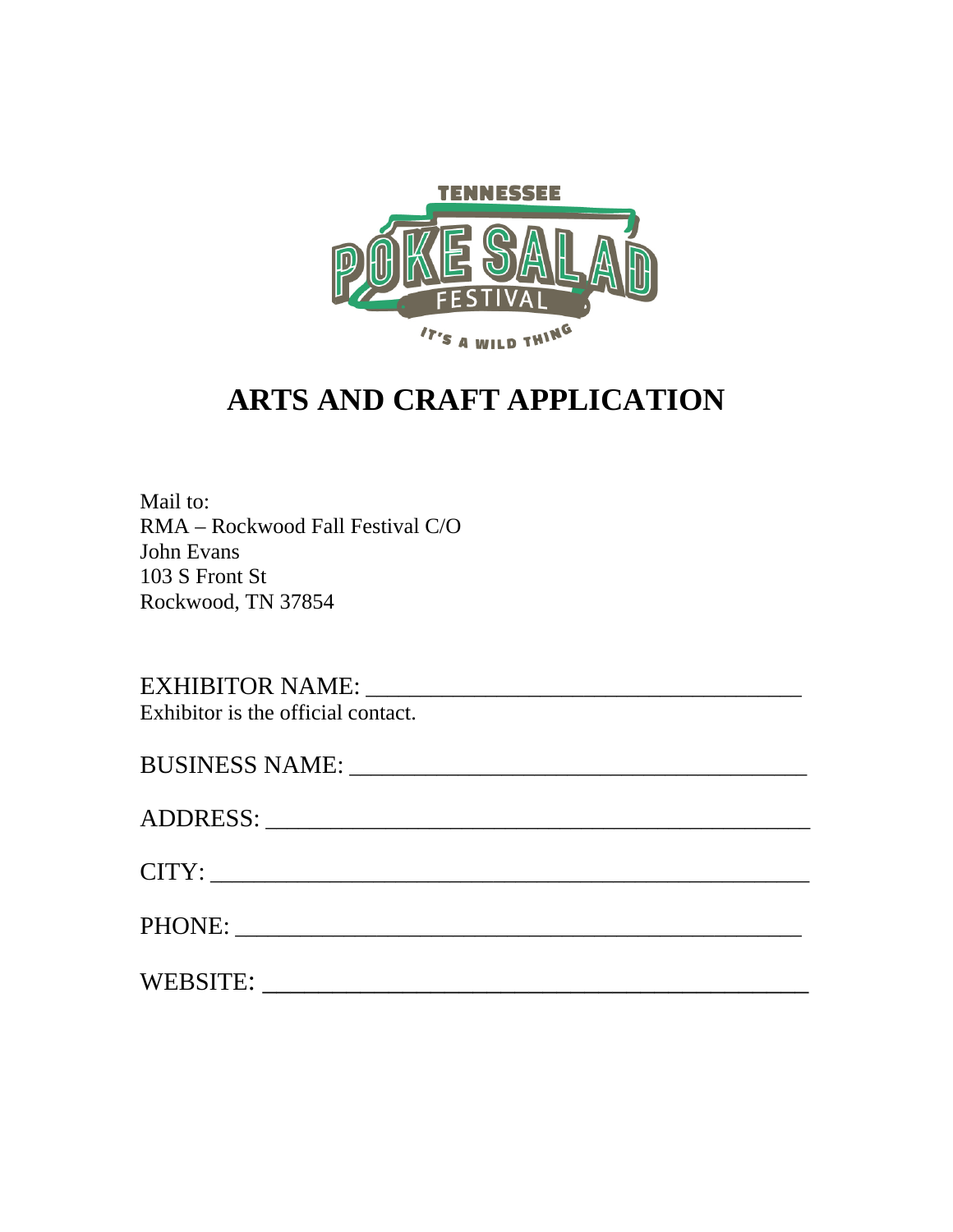**Write in below only one category referring to enclosed "exhibitor categories" listing** 

\_\_\_\_\_\_\_\_\_\_\_\_\_\_\_\_\_\_\_\_\_\_\_\_\_\_\_\_\_\_\_\_\_\_\_\_\_\_\_\_\_\_\_\_\_\_\_\_\_\_\_\_\_\_ \_\_\_\_\_\_\_\_\_\_\_\_\_\_\_\_\_\_\_\_\_\_\_\_\_\_\_\_\_\_\_\_\_\_\_\_\_\_\_\_\_\_\_\_\_\_\_\_\_\_\_\_\_\_ \_\_\_\_\_\_\_\_\_\_\_\_\_\_\_\_\_\_\_\_\_\_\_\_\_\_\_\_\_\_\_\_\_\_\_\_\_\_\_\_\_\_\_\_\_\_\_\_\_\_\_\_\_\_

 $\text{Category:}\n$ 

Describe items to be sold and the price range of each:

Number and type of booth spaces requested: \_\_\_\_\_\_\_\_\_\_\_\_\_\_\_\_\_

| Do you have the need for electricity? Yes $\Box$ No $\Box$ |  |  |  |
|------------------------------------------------------------|--|--|--|
|------------------------------------------------------------|--|--|--|

Power Requirement details:

(Please note a fee of \$15 will be added to your application to help offset the utilities provided by the City of Rockwood and its merchants.) If electricity is needed, you must supply a heavy-duty extension cord no smaller than 12 gauge and at least fifty feet long. Electricity is limited, and will be allocated on a first-come, firstserved basis.

This is my (Please circle)  $1^{st}$   $2^{nd}$   $3^{rd}$   $4^{th}$   $5^{th}$   $6^{th}$   $7^{th}$   $8^{th}$   $9^{th}$   $10^{th}$ year to be in the festival.

The event will be held rain or shine - - - No refunds for any reason.

# **LIABILITY**

The City of Rockwood, Rockwood Merchants Association and the Rockwood Fall Festival will not be liable for any damages to persons or property resulting from your participation in Rockwood Fall Festival and to hold them harmless from any claims against you resulting from your participation in Rockwood Fall Festival.